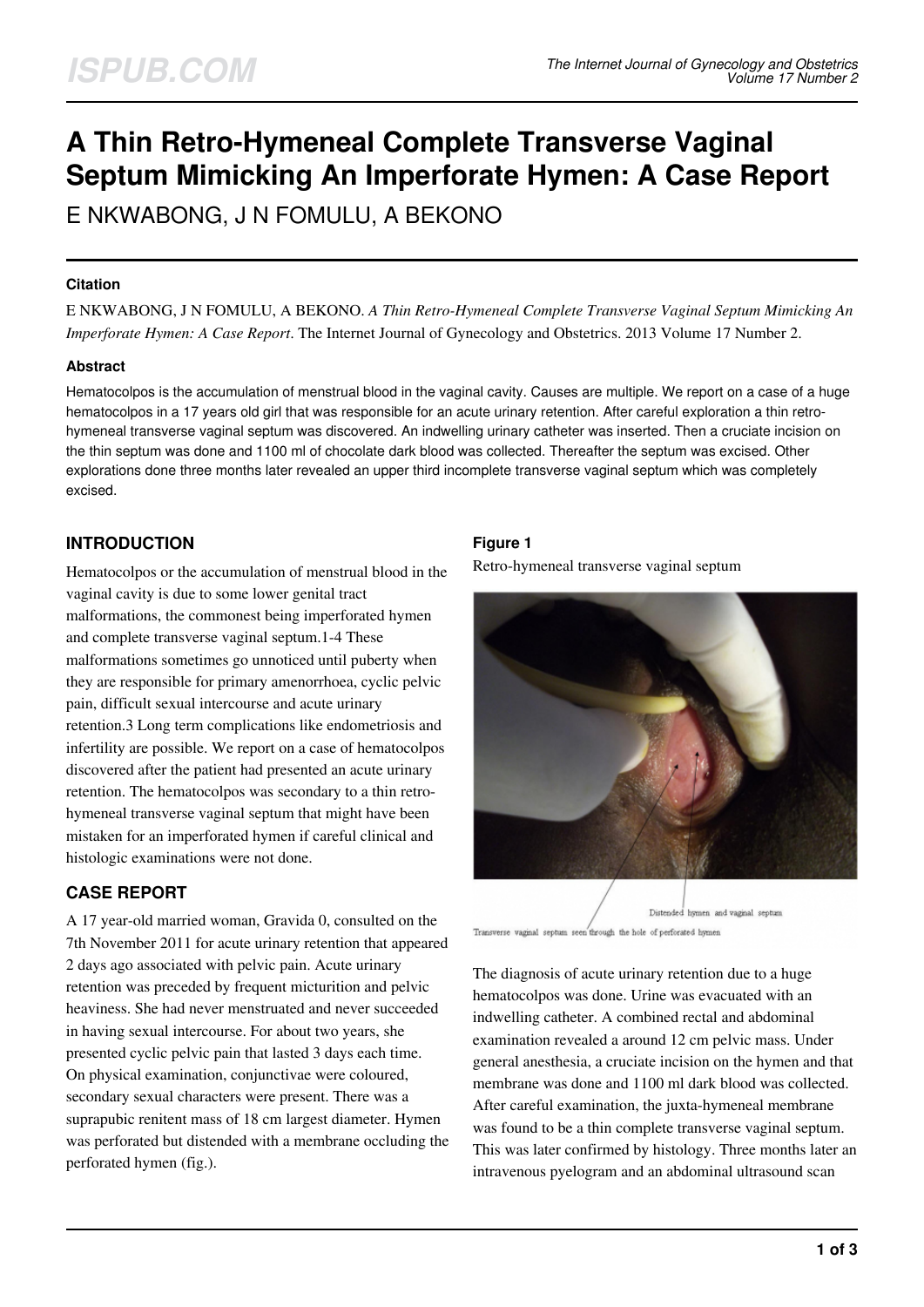revealed no other malformations, but on vaginal examination another (incomplete) transverse septum was discovered in the upper third of the vagina. This was completely excised.

## **DISCUSSION**

Absence of menses in a girl who has secondary sexual characters and cyclic pelvic pain is almost synonymous with hematocolpos. Hematocolpos is retention of menstrual blood in the vaginal cavity. It is a rare affection, its incidence being between 0.5 and 1/1000 female.1 Aetiologies include imperforated hymen, transverse vaginal septum, coalescence of labia minora, and partial vaginal agenesis. Imperforated hymen seems to be the commonest cause.1-4 Another cause is transverse vaginal septum.5 In our case the cause was initially thought to be an imperforated hymen, but after careful examination we discovered a hole on the hymen behind which laid a vaginal septum. This was confirmed histologically.

Thin lower situated transverse vaginal septum might be mistaken for an imperforated hymen. Therefore, histological examination of the tissue is important for confirmation. This is very important because imperforated hymen is rarely associated with other genito-urinary tract malformations while this is possible with vaginal septum.2 Further extensive investigations might be needed in vaginal septum, but not in imperforated hymen.2 In our case after exploration, an incomplete transverse vaginal septum

situated in the upper third of the vagina was discovered. Causes of hematocolpos should be treated rapidly to avoid long term complications like endometriosis and infertility.

# **CONCLUSION**

This case report reminds us that a thin retro-hymeneal vaginal septum might mimic imperforated hymen. It is important to differentiate between the two pathologies because further extensive investigations might be necessary in vaginal septum but not in imperforated hymen given that a vaginal septum might hide another one.

#### **References**

1. Kloss BT, Nacca NE, Cantor RM. Hematocolpos secondary to imperforate hymen. Int J Emerg Med 2010; 3(4): 481-2.

2. Lardenoije C, Aardenburg R, Mertens H. Imperforate hymen: a cause of abdominal pain in female adolescents. BMJ Case Rep 2009; 2009: bcr08.2008.0722.

3. Deligeoroglou E, Deliveliotou A, Makrakis E, Creatsas G. Concurrent imperforate hymen, transverse vaginal septum, and unicornuate uterus: a case report. J Pediatr Surg 2007; 42(8): 1446-8.

4. Ahmed S, Morris LL, Atkinson E. Distal mucocolpos and proximal hematocolpos secondary to concurrent imperforate hymen and transverse vaginal septum. J Pediatr Surg 1999; 34(10): 1555-6.

5. Wang J, Ezzat W, Davidson M. Transverse vaginal septum. A case report. J Reprod Med 1995; 40(2): 163-6.